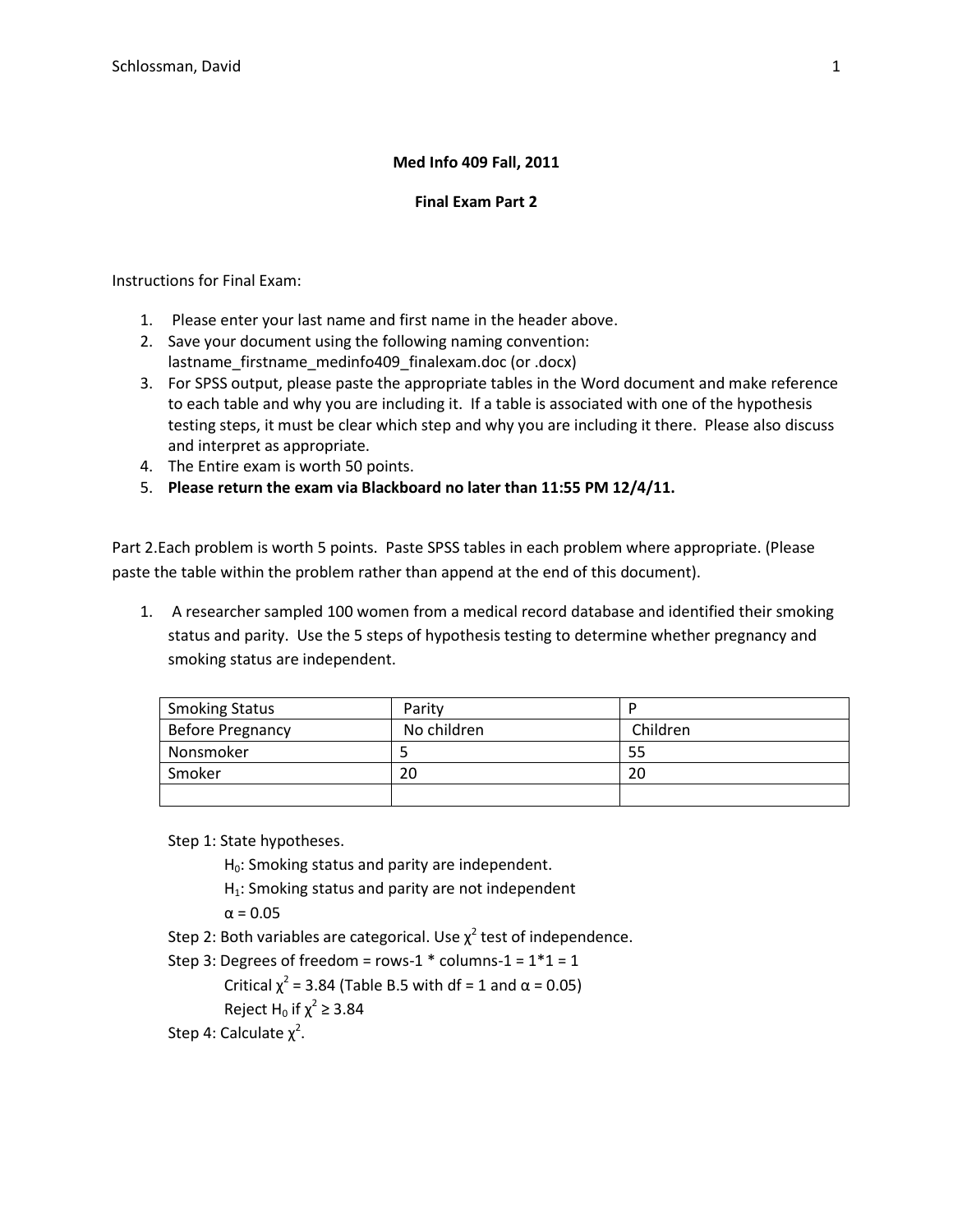|                             | <b>Observed</b>    |          |              |            |
|-----------------------------|--------------------|----------|--------------|------------|
|                             |                    |          |              |            |
| Prepregnancy smoking status |                    | Parity   |              |            |
|                             | No Children        | Children | <b>Total</b> |            |
| Nonsmoker                   | 5                  | 55       | 60           |            |
| Smoker                      | 20                 | 20       | 40           |            |
| <b>Total</b>                | 25                 | 75       | 100          |            |
|                             |                    |          |              |            |
|                             | <b>Expected</b>    |          |              |            |
|                             |                    |          |              |            |
| Prepregnancy smoking status |                    | Parity   |              |            |
|                             | No Children        | Children | Total        |            |
| Nonsmoker                   | 15                 | 45       | 60           |            |
| Smoker                      | 10                 | 30       | 40           |            |
| Total                       | 25                 | 75       | 100          |            |
|                             |                    |          |              |            |
|                             | Calculate $\chi^2$ |          |              |            |
|                             |                    |          |              |            |
|                             | Non/No             | Non/Yes  | Smoker/No    | Smoker/Yes |
| Observed                    | 5                  | 55       | 20           | 20         |
| Expected                    | 15                 | 45       | 10           | 30         |
| $(O-E)$                     | $-10$              | 10       | 10           | $-10$      |
| $(O-E)^2$                   | 100                | 100      | 100          | 100        |
| $(O-E)^2/E$                 | 6.67               | 2.22     | 10           | 3.33       |
|                             |                    |          |              |            |
|                             | $\chi^2$ = 22.22   |          |              |            |

Step 5: Reject H<sub>0</sub> since 22.22 > 3.84. There is significant evidence,  $\alpha$  = 0.05, to show that smoking status and parity are not independent. The value 22.22 is associated with a p value smaller than 0.005, according to the  $\chi^2$  distribution table.

2. A medical student surveys adults to determine if gender and seat belt use are independent. Use the 5 steps of hypothesis testing to determine whether gender and seat belt use are independent.

| Seat belt use | Gender M |    |
|---------------|----------|----|
| <b>Belt</b>   | 60       | 70 |
| No belt       | 40       | 30 |

Step 1: State hypotheses.

 $H_0$ : Gender and seat belt use are independent.

 $H_1$ : Gender and seat belt use are not independent.

 $\alpha = 0.05$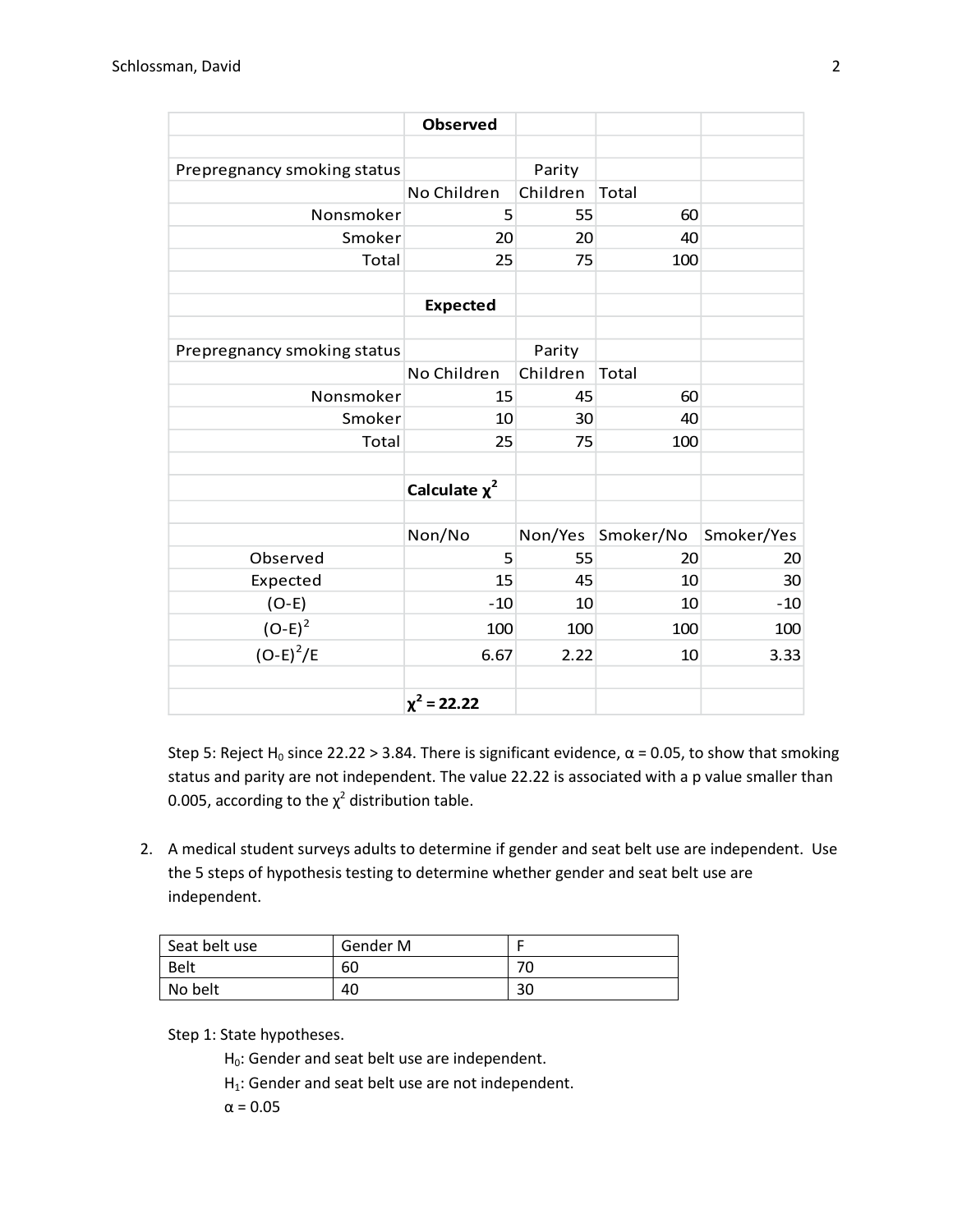Step 2: Both variables are categorical. Use  $\chi^2$  test of independence. Step 3: Degrees of freedom = rows-1  $*$  columns-1 =  $1*1 = 1$ . Critical  $\chi^2$  = 3.84 (Table B.5 with df = 1 and α = 0.05) Reject H<sub>0</sub> if  $\chi^2 \geq 3.84$ . Step 4: Calculate  $\chi^2$ 

|               | <b>Observed</b>    |           |              |           |
|---------------|--------------------|-----------|--------------|-----------|
|               |                    |           |              |           |
| Seat belt use |                    | Gender    |              |           |
|               | Male               | Female    | <b>Total</b> |           |
| Belt          | 60                 | 70        | 130          |           |
| No belt       | 40                 | 30        | 70           |           |
| Total         | 100                | 100       | 200          |           |
|               |                    |           |              |           |
|               | <b>Expected</b>    |           |              |           |
|               |                    |           |              |           |
| Seat belt use |                    | Gender    |              |           |
|               | Male               | Female    | Total        |           |
| Belt          | 65                 | 65        | 130          |           |
| No belt       | 35                 | 35        | 70           |           |
| Total         | 100                | 100       | 200          |           |
|               |                    |           |              |           |
|               | Calculate $\chi^2$ |           |              |           |
|               |                    |           |              |           |
|               | M/Belt             | M/No belt | F/Belt       | F/No belt |
| Observed      | 60                 | 40        | 70           | 30        |
| Expected      | 65                 | 35        | 65           | 35        |
| $(O-E)$       | $-5$               | 5         | 5            | $-5$      |
| $(O-E)^2$     | 25                 | 25        | 25           | 25        |
| $(O-E)^2/E$   | 0.38               | 0.71      | 0.38         | 0.71      |
|               |                    |           |              |           |
|               | $\chi^2$ = 2.18    |           |              |           |

Step 5: Do not reject H<sub>0</sub> since 2.18 < 3.84. We do not have significant evidence,  $\alpha$  = 0.05, that there is an association between gender and seat belt use.

3. A researcher collected daily sodium intake and systolic blood pressure readings on 12 patients. Obtain the regression equation from SPSS and include the table you used for the data. Use the 5 step hypothesis testing approach to determine if the regression equation is significant at alpha = 0.05. What would be a likely blood pressure for a person with a sodium intake of 6.3: 7.6?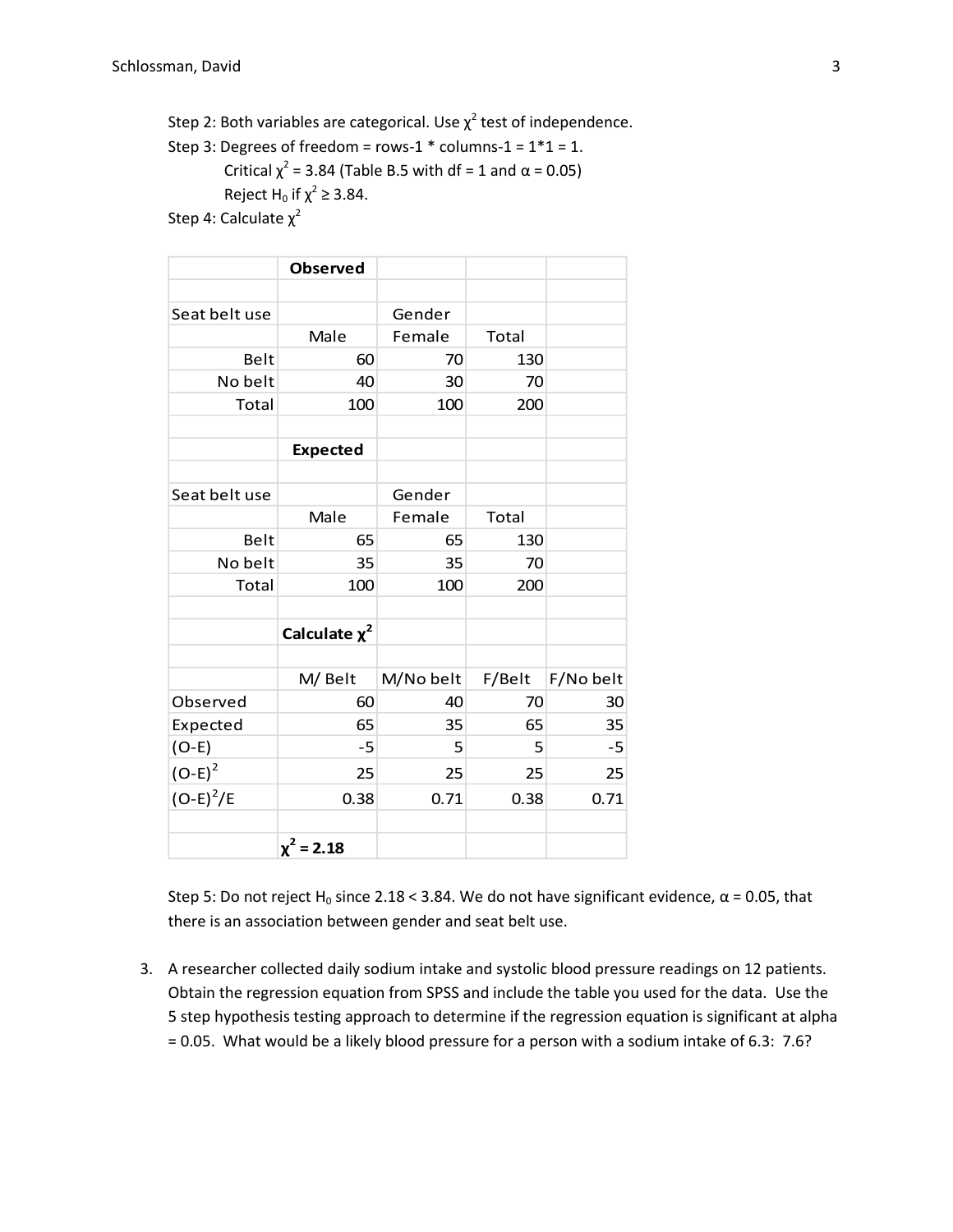| Sodium | <b>SBP</b> |
|--------|------------|
| 6.8    | 154        |
| 7      | 167        |
| 6.9    | 162        |
| 7.2    | 175        |
| 7.3    | 190        |
| 7      | 158        |
| 7      | 166        |
| 7.5    | 195        |
| 7.3    | 189        |
| 7.1    | 186        |
| 6.5    | 148        |
| 6.4    | 140        |

# **Input Data Table:**

| Subject_ID     | Sodium | <b>SBP</b> |
|----------------|--------|------------|
| 1              | 6.8    | 154        |
| $\overline{2}$ | 7      | 167        |
| 3              | 6.9    | 162        |
| 4              | 7.2    | 175        |
| 5              | 7.3    | 190        |
| 6              | 7      | 158        |
| 7              | 7      | 166        |
| 8              | 7.5    | 195        |
| 9              | 7.3    | 189        |
| 10             | 7.1    | 186        |
| 11             | 6.5    | 148        |
| 12             | 6.4    | 140        |

# **Scatter Diagram:**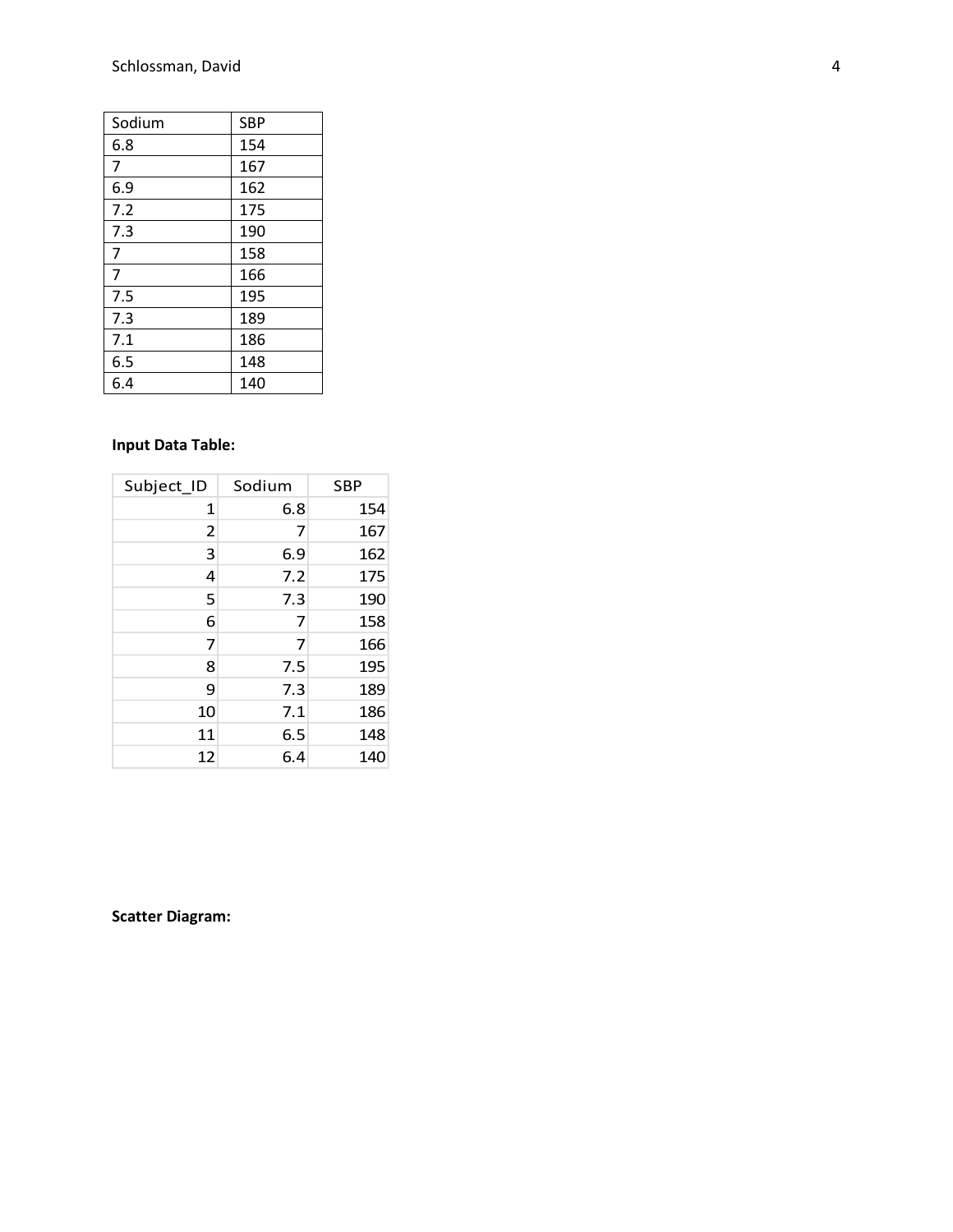

# **Correlations:**

Step 1: State Hypotheses.

$$
H_0: \rho = 0
$$

$$
H_1: \rho \neq 0, \alpha = 0.05
$$

Step 2: Two continuous variables; Pearson r correlation coefficient.

Step 3: Two sided test, use p value from SPSS at  $\alpha$  = 0.05

Step 4: Test statistic from SPSS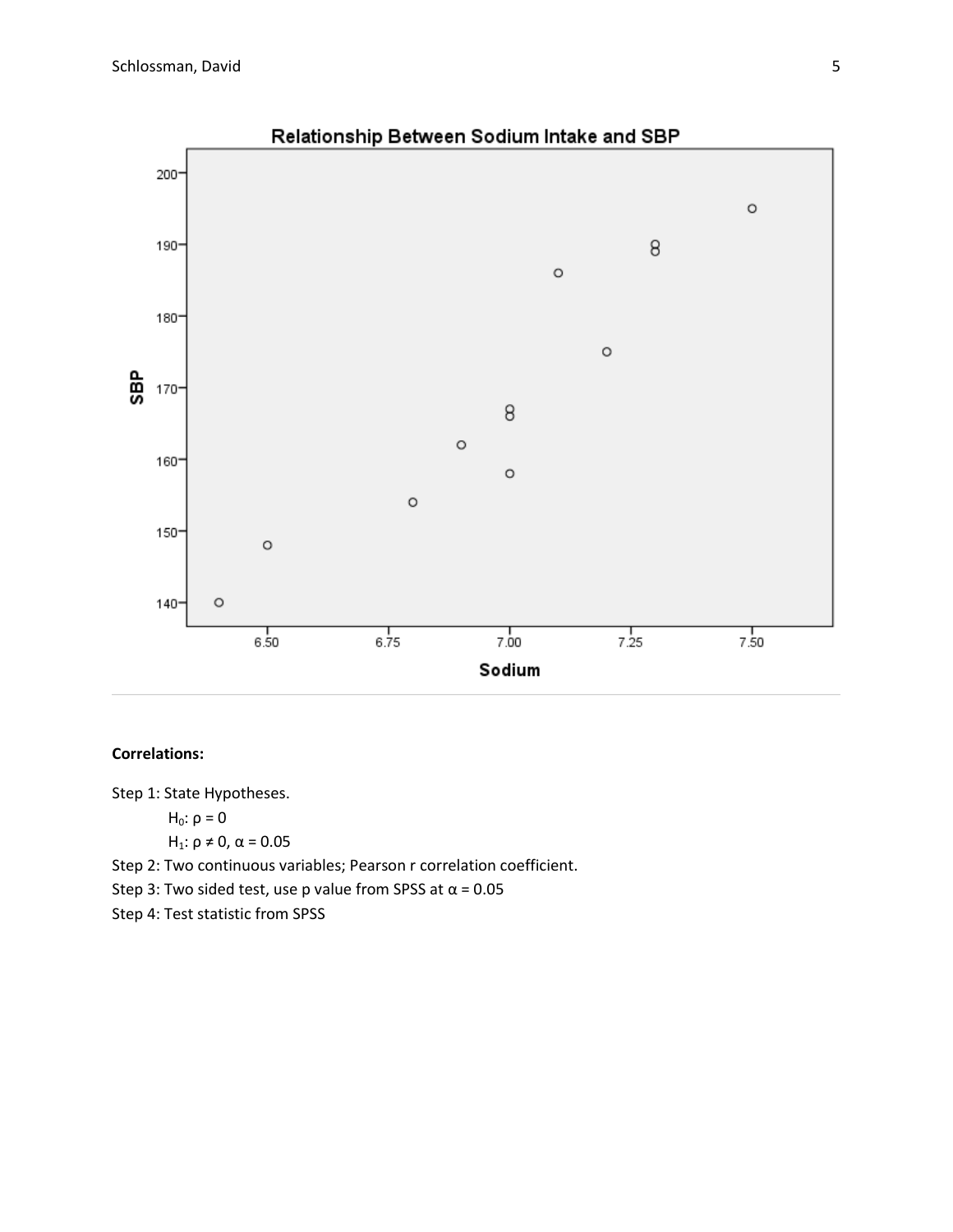| <b>Correlations</b> |                            |                      |               |  |
|---------------------|----------------------------|----------------------|---------------|--|
|                     |                            | Sodium               | <b>SBP</b>    |  |
| Sodium              | <b>Pearson Correlation</b> |                      | $***$<br>.942 |  |
|                     | Sig. (2-tailed)            |                      | .000          |  |
|                     | N                          | 12                   | 12            |  |
| <b>SBP</b>          | <b>Pearson Correlation</b> | $\star\star$<br>.942 |               |  |
|                     | Sig. (2-tailed)            | .000                 |               |  |
|                     | N                          | 12                   | 12            |  |

\*\*. Correlation is significant at the 0.01 level (2-tailed).

 $r = 0.942$  p<0.01

Step 5: Reject H<sub>0</sub> since p < 0.01. There is a strong positive correlation between sodium intake and systolic blood pressure.

# **Linear Regression:**

Step 1: State Hypotheses.

 $H_0: ρ = 0$ 

H<sub>1</sub>:  $ρ ≠ 0$ ,  $α = 0.05$ 

Step 2: Two continuous variables; Pearson linear regression analysis

Step 3: Two sided test, use p value from SPSS at  $\alpha$  = 0.05

Step 4: Test statistic from SPSS

| <b>Model Summary</b>            |                |          |        |          |  |  |  |  |
|---------------------------------|----------------|----------|--------|----------|--|--|--|--|
| Std. Error of the<br>Adjusted R |                |          |        |          |  |  |  |  |
| Model                           |                | R Square | Square | Estimate |  |  |  |  |
|                                 | $.942^{\circ}$ | .888     |        | 6.283    |  |  |  |  |

a. Predictors: (Constant), Sodium

**ANOVA<sup>b</sup>**

| Model |            | Sum of Squares | df | Mean Square |        | Sig.           |
|-------|------------|----------------|----|-------------|--------|----------------|
|       | Regression | 3136.877       |    | 3136.877    | 79.457 | $.000^{\rm a}$ |
|       | Residual   | 394.789        | 10 | 39.479      |        |                |
|       | Total      | 3531.667       | 11 |             |        |                |

a. Predictors: (Constant), Sodium

b. Dependent Variable: SBP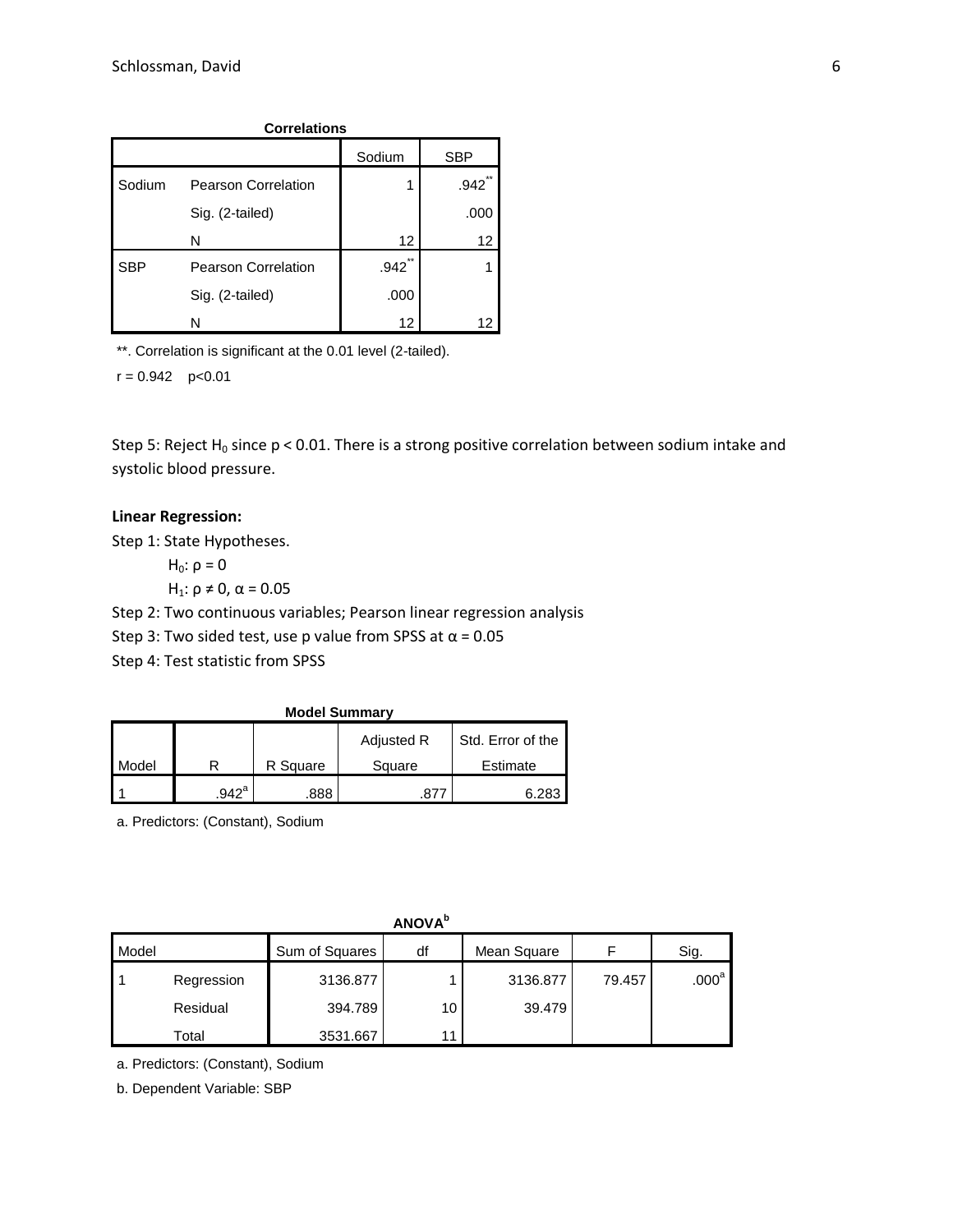|       | Coefficients <sup>a</sup> |                                    |            |              |          |      |  |
|-------|---------------------------|------------------------------------|------------|--------------|----------|------|--|
|       |                           |                                    |            | Standardized |          |      |  |
|       |                           | <b>Unstandardized Coefficients</b> |            | Coefficients |          |      |  |
| Model |                           | B                                  | Std. Error | <b>Beta</b>  |          | Sig. |  |
|       | (Constant)                | $-198.026$                         | 41.233     |              | $-4.803$ | .001 |  |
|       | Sodium                    | 52.456                             | 5.885      | .942         | 8.914    | .000 |  |

a. Dependent Variable: SBP

Step 5: Reject H<sub>0</sub> since p < 0.001. There is a strong linear association between sodium intake and systolic blood pressure. R = 0.942.  $R^2$  = 0.888, so 89% of the variation in systolic blood pressure is explained by sodium intake.

### **Regression Equation:**

SBP = -198.026 + 52.456\*sodium For a sodium intake of 6.3, the predicted SBP is 132.447 rounds to 132. For a sodium intake of 7.6, the predicted SBP is 200.640 rounds to 201.

24. Two health inspectors rate 11 hospitals on cleanliness. Determine whether their rankings are comparable, using the appropriate nonparametric test and the 5 steps of hypothesis testing.

| Inspector      | Inspector      |
|----------------|----------------|
| 1              | 2              |
| $\overline{2}$ | 1              |
| 3              | 3              |
| $\overline{c}$ | 3              |
| 3              | $\overline{2}$ |
| $\mathbf{1}$   | $\mathbf 2$    |
| 4              | 5              |
| 5              | 4              |
| 3              | $\overline{2}$ |
| $\mathbf 1$    | 1              |
| 3              | 4              |
|                | 3              |

Step 1: State hypotheses.

H<sub>0</sub>: There is no difference in ratings between the two inspectors.

 $H_1$ : There is a difference in ratings between the two inspectors.

 $\alpha = 0.05$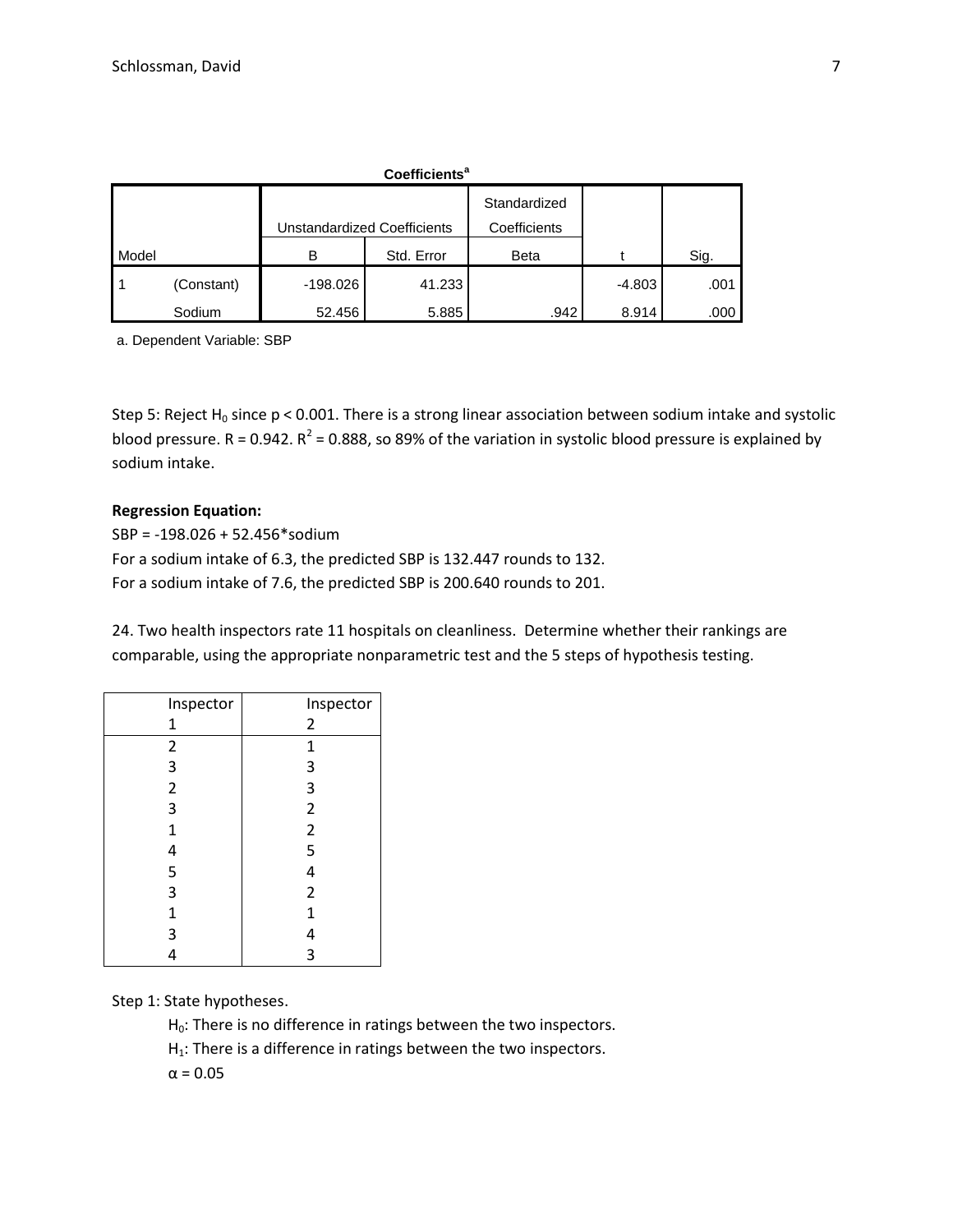Step 2: There are two independent groups, each with small sample size. Use Wilcoxon Rank Sum test (Mann-Whitney U test).

Step 3: Reject  $H_0$  if  $p < 0.05$  using SPSS output.

Step 4:

# **Hypothesis Test Summary**

|              | <b>Null Hypothesis</b>                                                              | Test                                                  | Sig.  | Decision                          |
|--------------|-------------------------------------------------------------------------------------|-------------------------------------------------------|-------|-----------------------------------|
| $\mathbf{1}$ | The distribution of Rating is the<br>same across categories of<br>Inspector Number. | Independent-<br>Samples<br>Mann-<br>Whitney U<br>Test | .8471 | Retain the<br>null<br>hypothesis. |

Asymptotic significances are displayed. The significance level is .05.

<sup>1</sup> Exact significance is displayed for this test.

| <b>Descriptives</b> |                  |                             |                    |                |       |  |  |  |
|---------------------|------------------|-----------------------------|--------------------|----------------|-------|--|--|--|
|                     | Inspector_Number | Statistic                   | Std. Error         |                |       |  |  |  |
| Rating              | 1                | Mean                        | 2.82               | .377           |       |  |  |  |
|                     |                  | 95% Confidence Interval for | Lower Bound        | 1.98           |       |  |  |  |
|                     |                  | Mean                        | <b>Upper Bound</b> | 3.66           |       |  |  |  |
|                     |                  | 5% Trimmed Mean             | 2.80               |                |       |  |  |  |
|                     | Median           |                             |                    |                |       |  |  |  |
|                     |                  | Variance                    |                    | 1.564          |       |  |  |  |
|                     |                  | Std. Deviation              |                    | 1.250          |       |  |  |  |
|                     |                  | Minimum                     |                    | 1              |       |  |  |  |
|                     |                  | Maximum                     |                    | 5              |       |  |  |  |
|                     |                  | Range                       |                    | 4              |       |  |  |  |
|                     |                  | Interquartile Range         |                    | $\overline{2}$ |       |  |  |  |
|                     |                  | <b>Skewness</b>             |                    | .037           | .661  |  |  |  |
|                     |                  | Kurtosis                    |                    | $-468$         | 1.279 |  |  |  |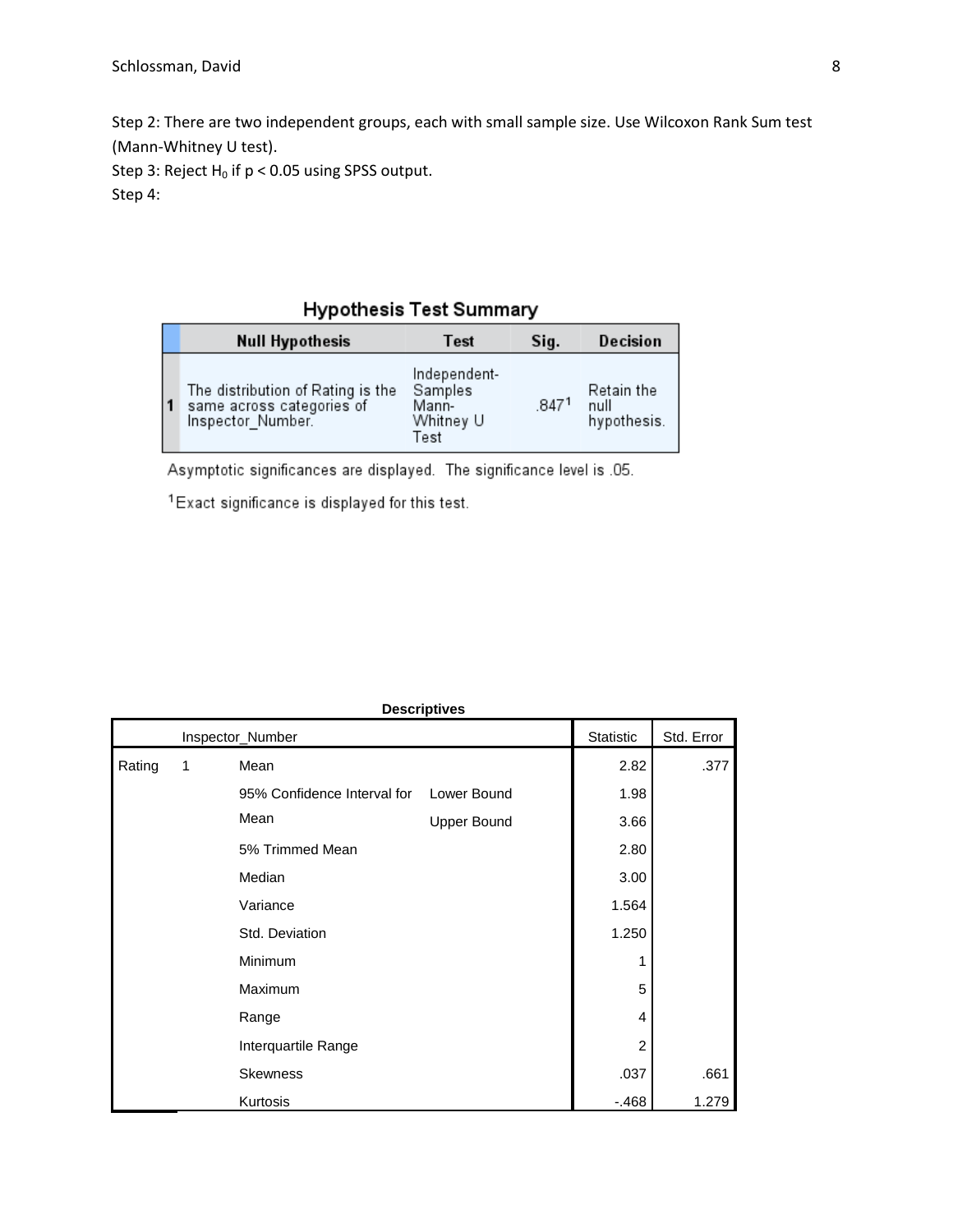| 2 | Mean                        |                    | 2.73           | .384  |
|---|-----------------------------|--------------------|----------------|-------|
|   | 95% Confidence Interval for | Lower Bound        | 1.87           |       |
|   | Mean                        | <b>Upper Bound</b> | 3.58           |       |
|   | 5% Trimmed Mean             | 2.70               |                |       |
|   | Median                      |                    |                |       |
|   | Variance                    |                    | 1.618          |       |
|   | Std. Deviation              |                    | 1.272          |       |
|   | Minimum                     | 1                  |                |       |
|   | Maximum                     |                    | 5              |       |
|   | Range                       |                    | 4              |       |
|   | Interquartile Range         |                    | $\overline{2}$ |       |
|   | <b>Skewness</b>             |                    | .265           | .661  |
|   | Kurtosis                    |                    | $-0.625$       | 1.279 |

Step 5: Do not reject the null hypothesis since  $p = 0.847$ . We do not have significant evidence,  $\alpha = 0.05$ , that there is a difference between the ratings of inspector 1 and the ratings of inspector 2. Therefore the ratings of the two inspectors are comparable.

25. A medical informatics manager reviews sick day use in her department. She identifies that employees in her small department used the following amount of sick time in the past year:

Men: 5,10,2,0,6,4,5,15 Women: 8, 9,3,5,0,4,15

The statistician indicated she should use a nonparametric test to determine if there is a difference in sick time use between the men and women in her department. Use the 5-step approach to hypothesis testing and alpha=0.05 to determine if there is a difference.

Step 1: State hypotheses.

 $H_0$ : There is no difference in sick time use between men and women

 $H_1$ : There is a difference in sick time use between men and women

 $\alpha = 0.05$ 

Step 2: There are two independent groups, each with small sample size. Use Wilcoxon Rank Sum test (Mann-Whitney U test).

Step 3: Reject  $H_0$  if p < 0.05 using SPSS output.

Step 4: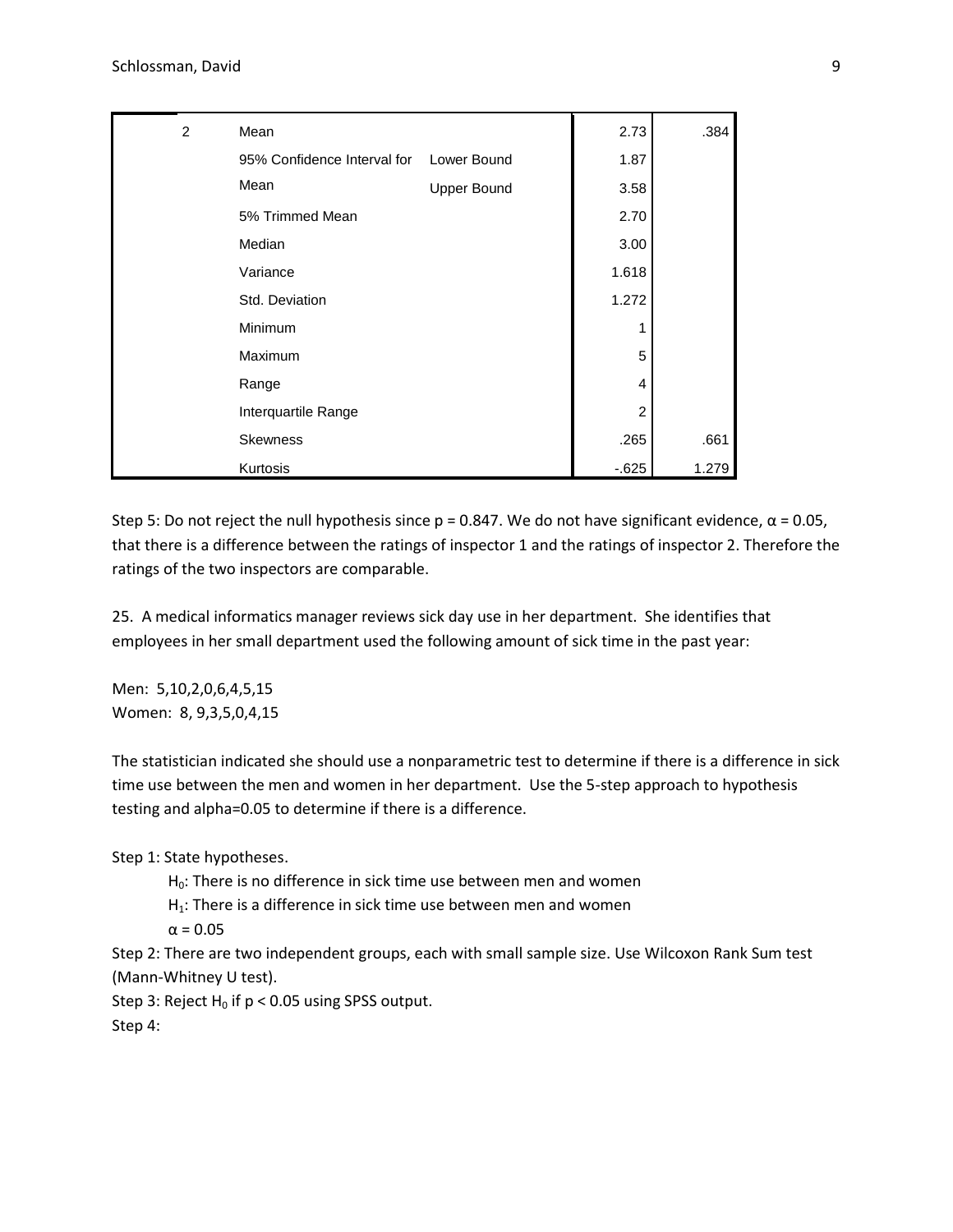|  | <b>Null Hypothesis</b>                                                    | Test                                                  | Sig.   | Decision                          |
|--|---------------------------------------------------------------------------|-------------------------------------------------------|--------|-----------------------------------|
|  | The distribution of Sick_Days is the<br>same across categories of Gender. | Independent-<br>Samples<br>Mann-<br>Whitney U<br>Test | 1.0001 | Retain the<br>null<br>hypothesis. |

# **Hypothesis Test Summary**

Asymptotic significances are displayed. The significance level is .05.

<sup>1</sup>Exact significance is displayed for this test.

|           |        | <b>Descriptives</b>         |                    |           |            |
|-----------|--------|-----------------------------|--------------------|-----------|------------|
|           | Gender |                             |                    | Statistic | Std. Error |
| Sick_Days | Men    | Mean                        |                    | 5.88      | 1.663      |
|           |        | 95% Confidence Interval for | Lower Bound        | 1.94      |            |
|           |        | Mean                        | <b>Upper Bound</b> | 9.81      |            |
|           |        | 5% Trimmed Mean             |                    | 5.69      |            |
|           |        | Median                      |                    | 5.00      |            |
|           |        | Variance                    |                    | 22.125    |            |
|           |        | Std. Deviation              |                    | 4.704     |            |
|           |        | Minimum                     |                    | 0         |            |
|           |        | Maximum                     |                    | 15        |            |
|           |        | Range                       |                    | 15        |            |
|           |        | Interquartile Range         |                    | 7         |            |
|           |        | <b>Skewness</b>             |                    | 1.027     | .752       |
|           |        | Kurtosis                    |                    | 1.161     | 1.481      |

#### **Descriptives**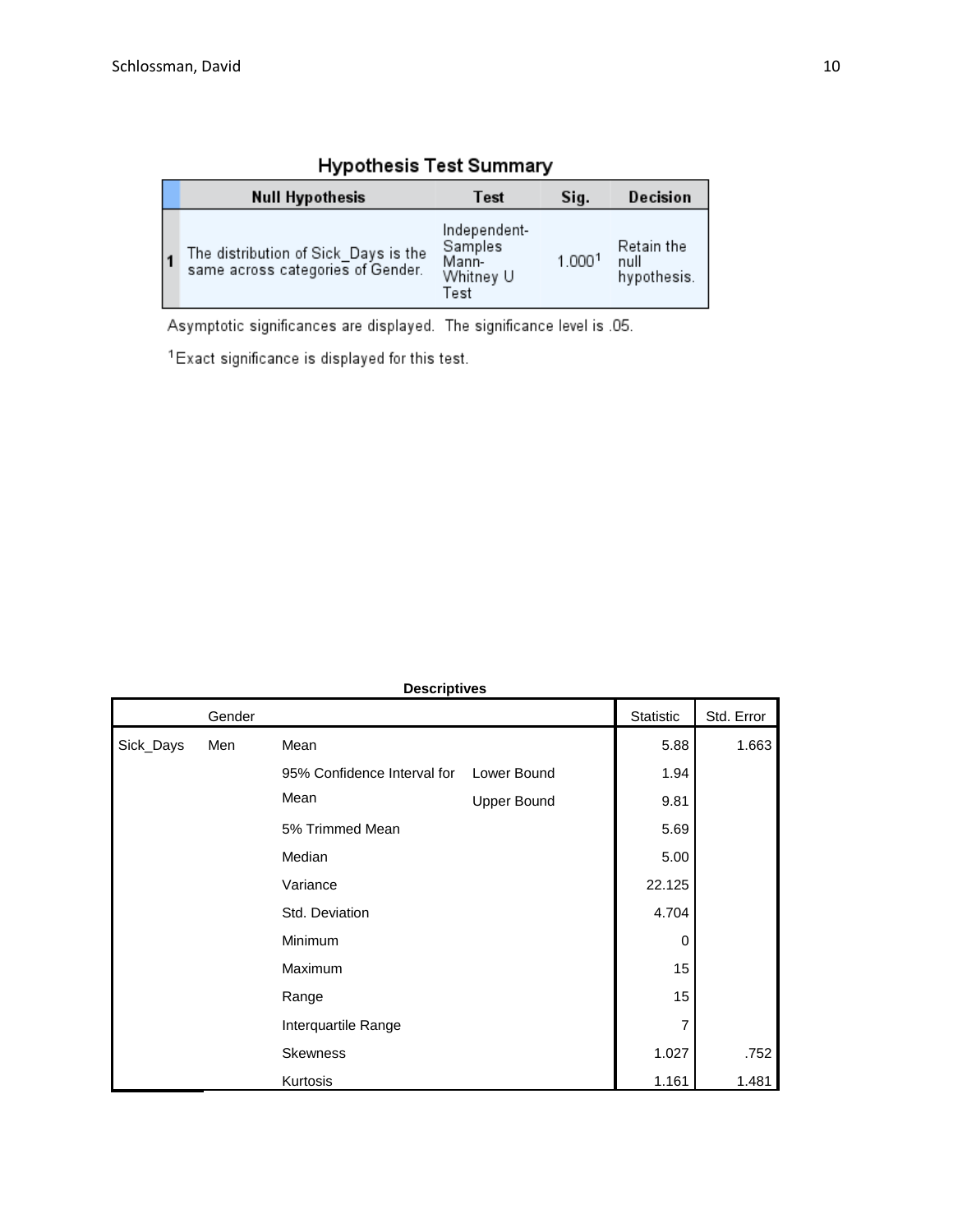| Women | Mean                        |                    | 6.29   | 1.848 |
|-------|-----------------------------|--------------------|--------|-------|
|       | 95% Confidence Interval for | Lower Bound        | 1.76   |       |
|       | Mean                        | <b>Upper Bound</b> | 10.81  |       |
|       | 5% Trimmed Mean             |                    | 6.15   |       |
|       | Median                      |                    | 5.00   |       |
|       | Variance                    |                    | 23.905 |       |
|       | Std. Deviation              |                    | 4.889  |       |
|       | Minimum                     |                    | 0      |       |
|       | <b>Maximum</b>              |                    | 15     |       |
|       | Range                       |                    | 15     |       |
|       | Interquartile Range         |                    | 6      |       |
|       | <b>Skewness</b>             |                    | .776   | .794  |
|       | Kurtosis                    |                    | .755   | 1.587 |

Step 5: Do not reject H<sub>0</sub> since p = 1.00. We do not have significant evidence,  $\alpha$  = 0.05, that there is a difference in sick time use between men and women. The mean and median of group 0 (men) are not significantly different from the mean and median of group 1 (women).

26. Create your own test question that can be answered using ANOVA and the 5-step approach. Write the question, your response and the data here.

The United Federation of Planets Starfleet Procurement Service needs to award a new contract for purchase of the dilithium crystals that power their starships. To evaluate potential suppliers, the service sends survey teams to five planets: Vulcan, Klingon, Romulus, Rigel, and Arcturus. Each survey team retrieves six random samples of dilithium from its assigned planet and measures the total energy density (kilojoules/microgram) of each sample. The data obtained are as follows:

| Source | Vulcan |    | Klingon   Romulan | Rigelian | Arcturan |
|--------|--------|----|-------------------|----------|----------|
|        |        |    |                   |          |          |
|        | 24     | 14 | 11                |          | 19       |
|        | 15     |    | 9                 |          | 24       |
|        | 21     | 12 |                   |          | 19       |
|        | 27     | 17 | 13                |          | 15       |
|        | 33     | 14 | 12                | 12       | 10       |
|        | 23     | 16 | 18                | 18       | 20       |

Use the five step approach to hypothesis testing to determine whether there is evidence that certain planets can supply higher energy dilithium.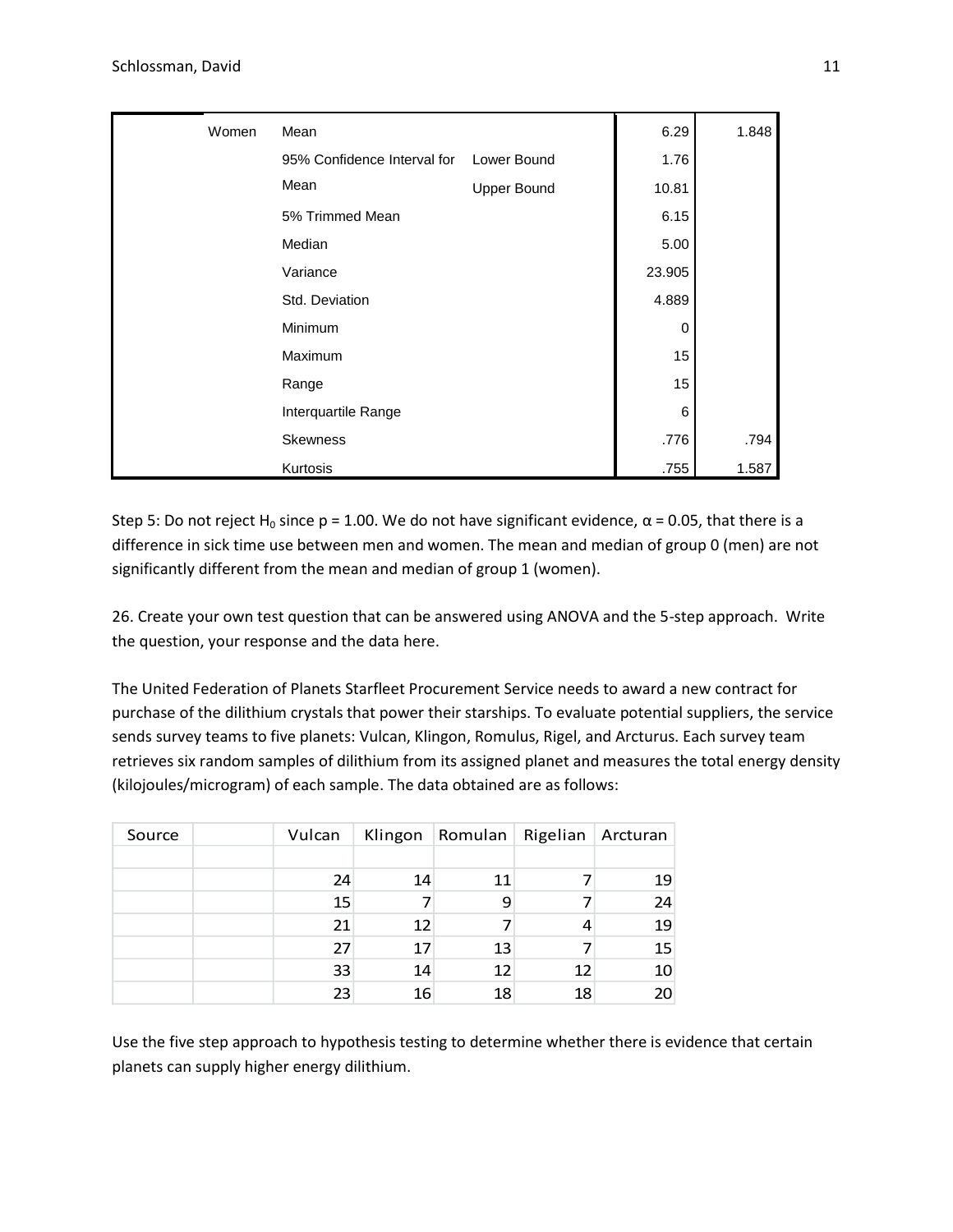Step 1: State hypotheses.

 $H_0$ : The mean energy density of the dilithium is the same for all five planets.

 $H_1$ : The mean energy density of the dilithium is not the same for all planets

 $\alpha$  = 0.05

Step2: Select the test statistic. Use ANOVA because there are five independent groups and the goal is to compare the energy density values among the five groups.

Step 3: Generate the decision rule. Df<sub>1</sub> = k-1 = 5-1 = 4. Df<sub>2</sub> = N-k = 30-5 = 25. The critical value of F with 4 and 25 degrees of freedom at a 5% significance level is 2.76. Reject H<sub>0</sub> if F > 2.76. Do not reject H<sub>0</sub> if F < 2.76.

Step 4: Compute the value of the test statistics.

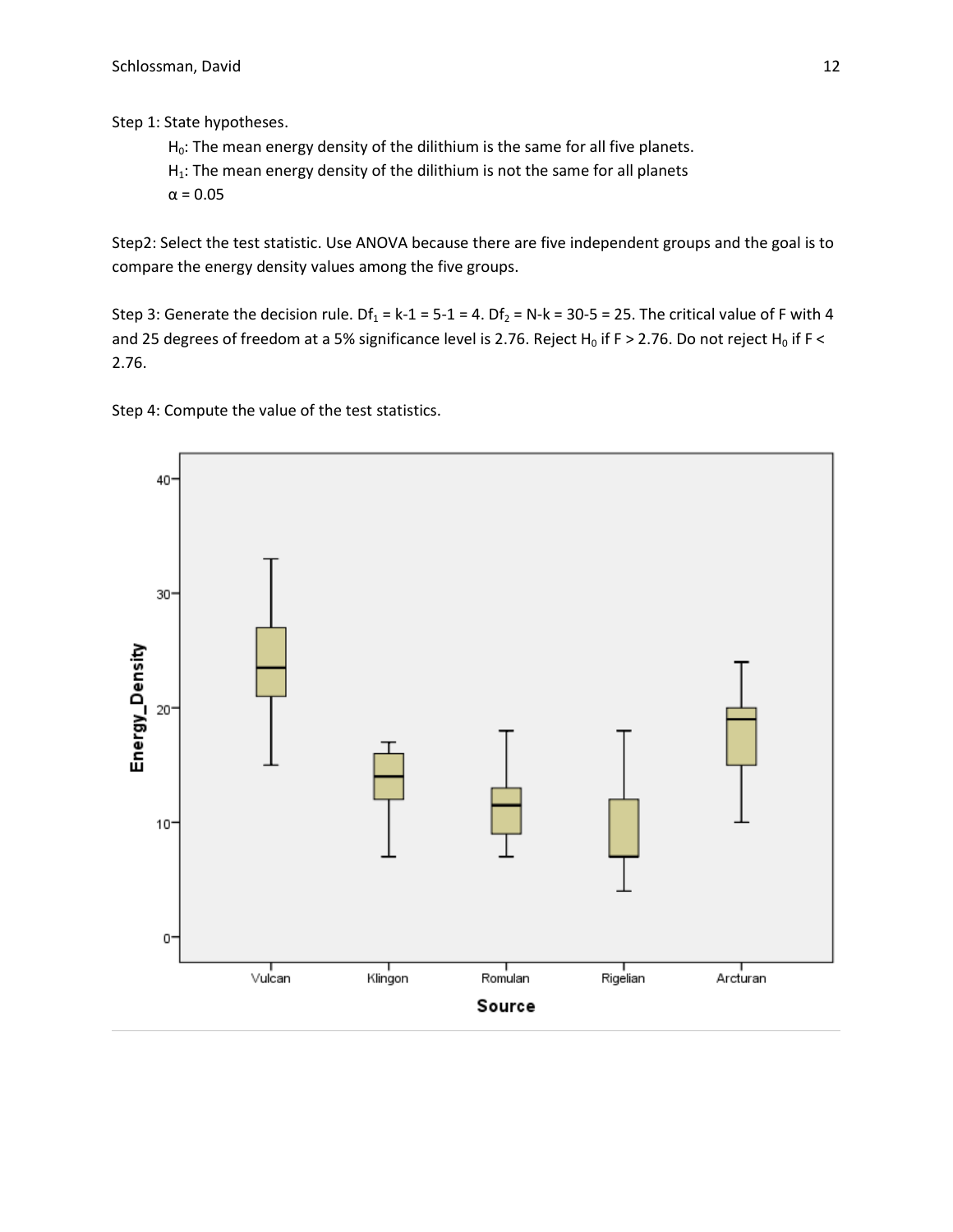# **ANOVA**

| Energy_Density        |                |    |             |       |      |  |  |  |
|-----------------------|----------------|----|-------------|-------|------|--|--|--|
|                       | Sum of Squares | df | Mean Square |       | Sig. |  |  |  |
| <b>Between Groups</b> | 803.000        |    | 200.750     | 9.008 | .000 |  |  |  |
| <b>Within Groups</b>  | 557.167        | 25 | 22.287      |       |      |  |  |  |
| <b>Total</b>          | 1360.167       | 29 |             |       |      |  |  |  |

# **Multiple Comparisons**

Energy\_Density

| <b>Tukey HSD</b> |            |                  |            |      |                         |                    |
|------------------|------------|------------------|------------|------|-------------------------|--------------------|
|                  |            | Mean             |            |      | 95% Confidence Interval |                    |
| (I) Source       | (J) Source | Difference (I-J) | Std. Error | Sig. | Lower Bound             | <b>Upper Bound</b> |
| Vulcan           | Klingon    | 10.500           | 2.726      | .006 | 2.50                    | 18.50              |
|                  | Romulan    | 12.167           | 2.726      | .001 | 4.16                    | 20.17              |
|                  | Rigelian   | 14.667           | 2.726      | .000 | 6.66                    | 22.67              |
|                  | Arcturan   | 6.000            | 2.726      | .212 | $-2.00$                 | 14.00              |
| Klingon          | Vulcan     | $-10.500$        | 2.726      | .006 | $-18.50$                | $-2.50$            |
|                  | Romulan    | 1.667            | 2.726      | .972 | $-6.34$                 | 9.67               |
|                  | Rigelian   | 4.167            | 2.726      | .554 | $-3.84$                 | 12.17              |
|                  | Arcturan   | $-4.500$         | 2.726      | .481 | $-12.50$                | 3.50               |
| Romulan          | Vulcan     | $-12.167$        | 2.726      | .001 | $-20.17$                | $-4.16$            |
|                  | Klingon    | $-1.667$         | 2.726      | .972 | $-9.67$                 | 6.34               |
|                  | Rigelian   | 2.500            | 2.726      | .888 | $-5.50$                 | 10.50              |
|                  | Arcturan   | $-6.167$         | 2.726      | .190 | $-14.17$                | 1.84               |
| Rigelian         | Vulcan     | $-14.667$        | 2.726      | .000 | $-22.67$                | $-6.66$            |
|                  | Klingon    | $-4.167$         | 2.726      | .554 | $-12.17$                | 3.84               |
|                  | Romulan    | $-2.500$         | 2.726      | .888 | $-10.50$                | 5.50               |
|                  | Arcturan   | $-8.667$         | 2.726      | .029 | $-16.67$                | $-66$              |
| Arcturan         | Vulcan     | $-6.000$         | 2.726      | .212 | $-14.00$                | 2.00               |
|                  | Klingon    | 4.500            | 2.726      | .481 | $-3.50$                 | 12.50              |
|                  | Romulan    | 6.167            | 2.726      | .190 | $-1.84$                 | 14.17              |
|                  | Rigelian   | 8.667            | 2.726      | .029 | .66                     | 16.67              |

\*. The mean difference is significant at the 0.05 level.